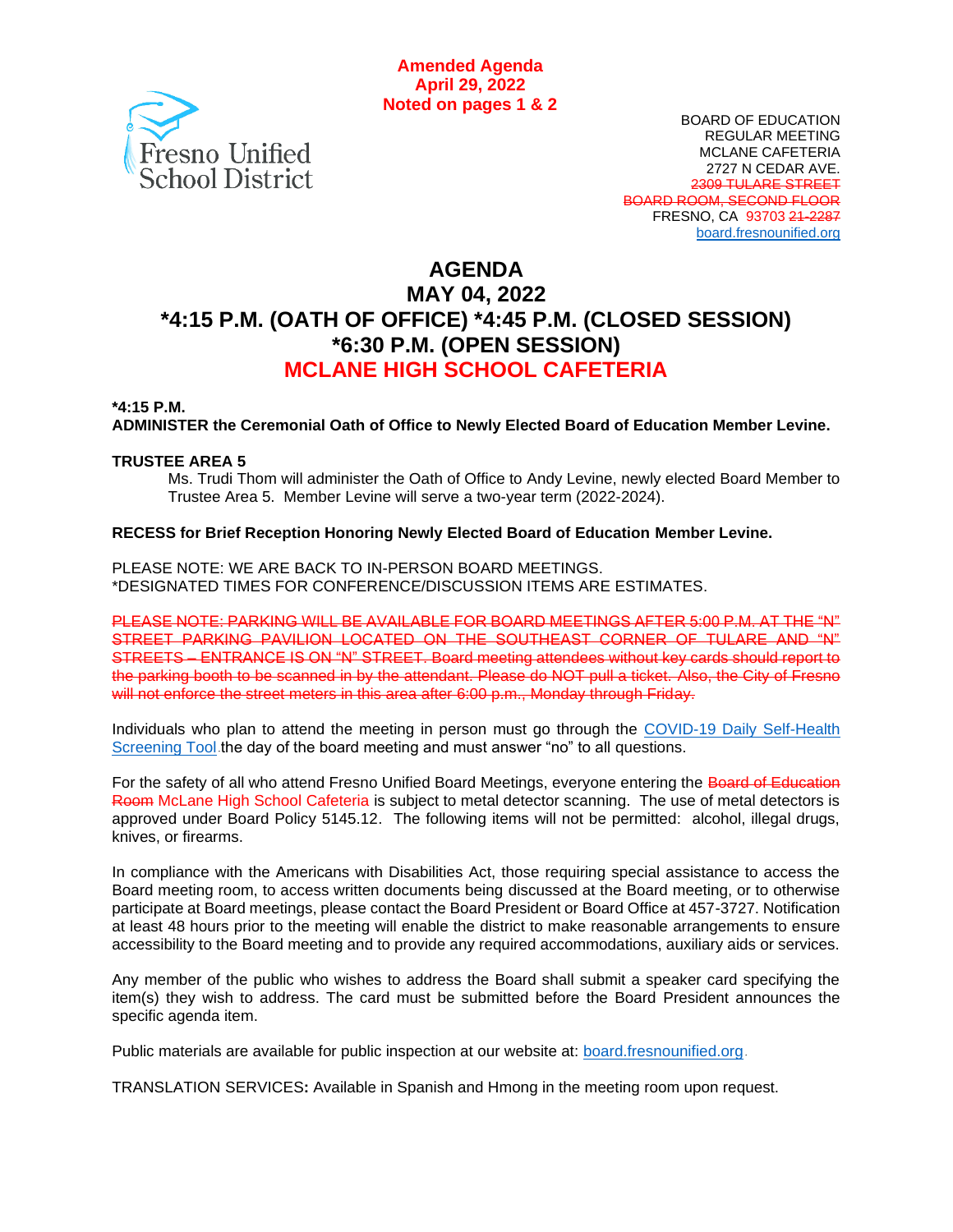# **\*4:45 P.M**.

**CALL** Meeting to Order **OPPORTUNITY** for Public Comment on Closed Session Agenda Items **RECESS** for Closed Session to discuss the following**:**

- 1. Student Expulsions Pursuant to Education Code Section 35146.
- 2. Conference with Labor Negotiator (Government Code Section 54957.6); FUSD Negotiator(s): Paul Idsvoog; Employee Organizations(s): FTA, CSEA, Chapter 125, CSEA, Chapter 143, SEIU, Local 521, FASTA/SEIU, Local 521/CTW, CLC, Fresno Unified Building & Construction Trades/FTA; International Association of Machinists and Aerospace Workers (IAMAW), Unrepresented Employees: All Management, Confidential, and Supervisory Employees.
- 3. Public Employee Discipline/Dismissal/Release/Reassignment/Resignation.
- 4. Public Employment/Appointment (Government Code Section 54957).
	- a. Director
	- b. Principal
- 5. Conference with Legal Counsel Existing Litigation (Government Code Section 54956.9(d)(1)).
	- a. Risk Management Litigation Report
	- b. Potential Case

**\*6:30 P.M., RECONVENE** and report action taken during Closed Session, if any.

# **PLEDGE OF ALLEGIANCE**

Trustee Major Terry Slatic will lead the flag salute.

# **HEAR Report from Superintendent**

#### **OPPORTUNITY for Public Comment on Consent Agenda Items**

**ALL CONSENT AGENDA** items are considered routine by the Board of Education and will be enacted by one motion. There will be no separate discussion of items unless a Board member so requests, in which event, the item(s) will be considered following approval of the Consent Agenda.

# **A. CONSENT AGENDA**

#### **A-1, APPROVE Personnel List**

Included in the Board binders is the Personnel List, Appendix A, as submitted. The Superintendent recommends approval. Fiscal impact: There is no fiscal impact to the district at this time. Contact person: David Chavez, telephone 457-3548.

### **A-2, ADOPT Findings of Fact and Recommendations of District Administrative Board**

The Board of Education received and considered the Findings of Fact and Recommendations of District Administrative Panels resulting from hearings on expulsion and readmittance cases conducted during the period since the April 20,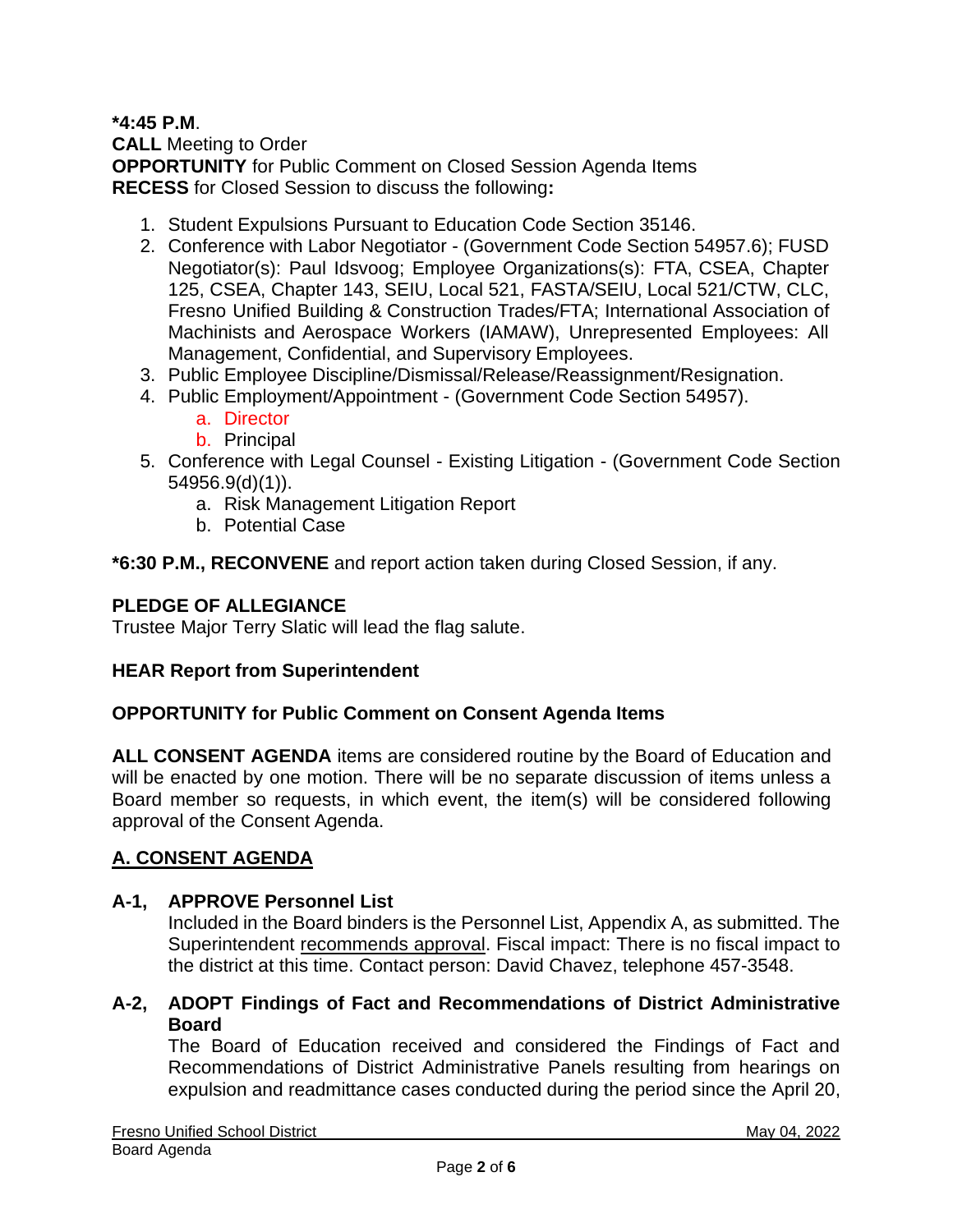# **A. CONSENT AGENDA - continued**

2022 Regular Board Meeting. The Superintendent recommends adoption. Fiscal impact: There is no fiscal impact to the district at this time. Contact person: Kim Mecum, telephone 457-3731.

### **A-3, ADOPT Resolution in the Matter of Declaring Certification of the April 12, 2022 Special Election**

Included in the Board binders is a resolution in the matter of declaring certification of the April 12, 2022 special election. Adoption of the resolution officially declares certification of the April 12, 2022 special election resulting in one member being elected to the Fresno Unified School District Board of Education to fill vacant Trustee Area 5 seat. The Superintendent recommends adoption. Fiscal impact: There is no fiscal impact to the district at this time. Contact person: Ambra O'Connor, telephone 457-3838.

**A-4, ADOPT Resolution Proclaiming May 11, 2022 as National School Nurse Day** Included in the Board binders is a Proclamation declaring May 11, 2022 as National School Nurse Day. National School Nurse Day is a time to celebrate the nursing profession and the specialty of school nursing. The Superintendent recommends approval. Fiscal impact. There is no fiscal impact to the district at this time. Contact person: Kim Mecum, telephone 457-3731.

#### **A-5, APPROVE Minutes from Prior Meeting**

Included in the Board binders are the draft minutes for the April 20, 2022 Regular Board meeting. The Superintendent recommends approval. Fiscal impact: There is no fiscal impact to the district. Contact person: Dr. Robert G. Nelson, telephone 457-3884.

#### **A-6, APPROVE Amendment 02 to Contract CCTR-1039 for General Child Care and Development Program 2021/22 from the Department of Social Services**

Included in the Board binders is Amendment 02 to contract CCTR-1039 from the California Department of Social Services for General Child Care and Development Programs. This amendment will change the maximum reimbursable amount from \$2,070,421 to \$2,496,095 and changes the minimum child days of enrollment from 40,166 to 48,421. The Superintendent recommends approval. Fiscal impact: The Early Learning Department will receive additional funds in the amount of \$425,674. Contact person: Lindsay Sanders, telephone 457-3471.

### **A-7, APPROVE Grant Applications to the Carl D. Perkins Career and Technical Education 2022/23 Program**

Included in the Board binders are grant applications to the California Department of Education for the Carl D. Perkins Career and Technical Education 2022/23 Program. The Strengthening Career and Technical Education for the 21st Century Act, Perkins V, is a \$1.2 billion annual federal investment in career and technical education. The program now requires eligible recipients to submit a yearly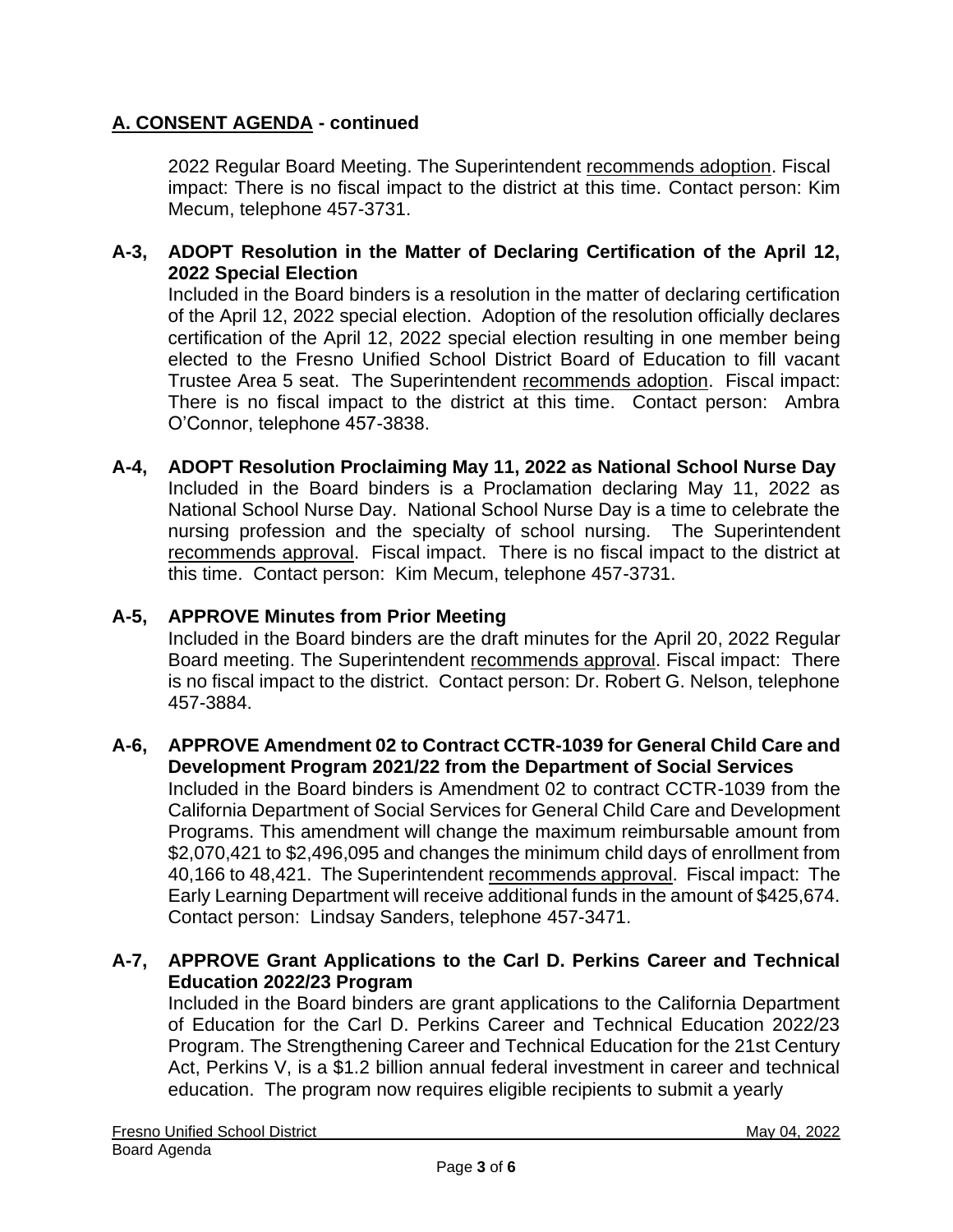# **A. CONSENT AGENDA - continued**

application that provides descriptions and assurances related to the administration of these funds. The Superintendent recommends approval. Fiscal impact: The estimated funding for the 2022/23 school year for secondary (Section 131) is \$1,333,795 and the estimated post-secondary (Section 132) funding level is \$76,609. Contact person: Kim Mecum, telephone 457-3731.

# **A-8, APPROVE Award of Bid 22-35, Bullard and Fresno High Schools Kitchen Hood and Make-up Air Unit Replacements**

Included in the Board binders is information on Bid 22-35, to replace kitchen exhaust hoods and make-up air units at Bullard and Fresno High Schools. The project will furnish and install new kitchen exhaust hoods, roof mount make-up air units and dry fire suppression systems. The existing units are more than 25 years old and require replacement due to age, condition, repair history and difficulty in locating replacement parts. Staff recommends award to the lowest responsive, responsible bidder: Strategic Mechanical, Inc. (Fresno, California) \$514,000. The Superintendent recommends approval. Fiscal impact: Sufficient funds in the amount of \$514,000 are available in the School Facilities Fund. Contact person: Paul Idsvoog, telephone 457-3134.

# **A-9, APPROVE Proposed Revisions for Board Policies**

Included in the Board binders are proposed revisions for the following five (5) Board Policies (BP):

- BP 5116.2 Magnet Schools
- BP 6152 Class Assignment (NEW)
- BP 6181 Alternative Schools
- BP 6181.11 Elementary and Secondary Parameters for Developing Thematic Schools and or Schools of Choice (NEW - CHANGES IN NUMBERING)
- BP 7210 Facilities Financing

These revisions meet the California School Boards Association recommendations and best practices. The Superintendent recommends approval. Fiscal impact: There is no fiscal impact to the district at this time. Contact person: Ambra O'Connor, telephone 457-3838.

#### **A-10, RATIFY an Agreement between Fresno Unified School District and California Department of Social Services, Child Care and Development Division**

Ratification is requested for an agreement between Fresno Unified School District and the California Department of Social Services (DSS). Fresno Unified was invited to enter into an agreement with the DSS that will provide funding in the amount of \$2,000,000 to support the work in the Language Learning Project statewide in 2021/23. This agreement follows two Dual Language Learner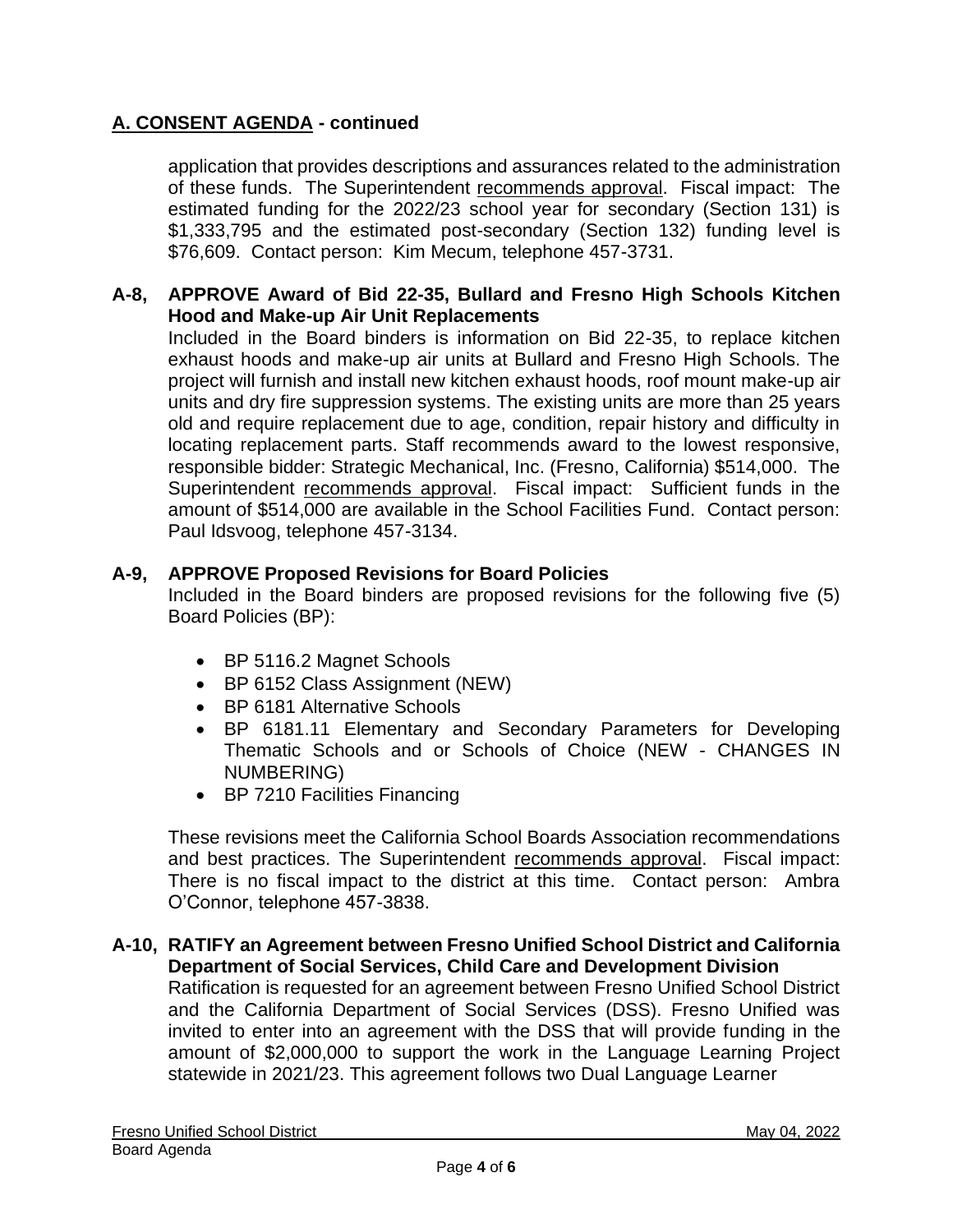# **A. CONSENT AGENDA - continued**

Professional Development Grants awarded to Fresno Unified from the California Department of Education, Child Care and Development Fund in 2019/20 and 2020/21. The Superintendent recommends ratification. Fiscal impact: Fresno Unified School District Early Learning will receive funding for 2021/23 in the amount of \$2,000,000. Contact person: Lindsay Sanders, telephone 457-3471.

# **A-11, RATIFY Agreement with Fresno County Early Stars Program**

Fresno County Early Stars is granting Fresno Unified School District a specific dollar amount in a service agreement for the period of July 01, 2021, through June 30, 2023. The Superintendent recommends ratification. Fiscal impact: Fresno County Early Stars Program to provide details on funding. Contact person: Lindsay Sanders, telephone 457-3471.

### **A-12, RATIFY Change Orders**

Included in the Board binders is information on Change Orders for the following projects:

- Bid 21-10, Ewing Elementary School Early Learning Building and Parking Lot **Improvements** Change Order 4 presented for ratification \$33,927
- Bid 21-42 Section A, Bullard High School Athletic Field Improvement Change Order 2 presented for ratification \$109,002 Change Order 3 presented for ratification \$58,413
- Bid 21-42 Section C, Sunnyside High School Athletic Field Improvement Change Order 1 presented for ratification \$22,432

The Superintendent recommends ratification. Fiscal impact: \$33,927 is available in the Measure Q Fund for Bid 21-10, \$189,847 is available in the Measure X Fund for Bids 21-42A and 21-42C. Contact person: Paul Idsvoog, telephone 457-3134.

**A-13, RATIFY Purchase Orders from February 01, 2022 through February 28, 2022** Included in the Board binders is information on purchase orders issued from February 01, 2022 through February 28, 2022. For the reported dates, no purchase orders are identified that may present a potential conflict of interest for an individual Board member. Please be advised that pursuant to Board Bylaw 9270, each individual Board member has a continuing duty to disclose and abstain from voting on any item where the potential for a conflict of interest exists. The Superintendent recommends ratification. Fiscal impact: Funding is noted on the attached pages. Contact person: Paul Idsvoog, telephone 457-3134.

#### **END OF CONSENT AGENDA (ROLL CALL VOTE)**